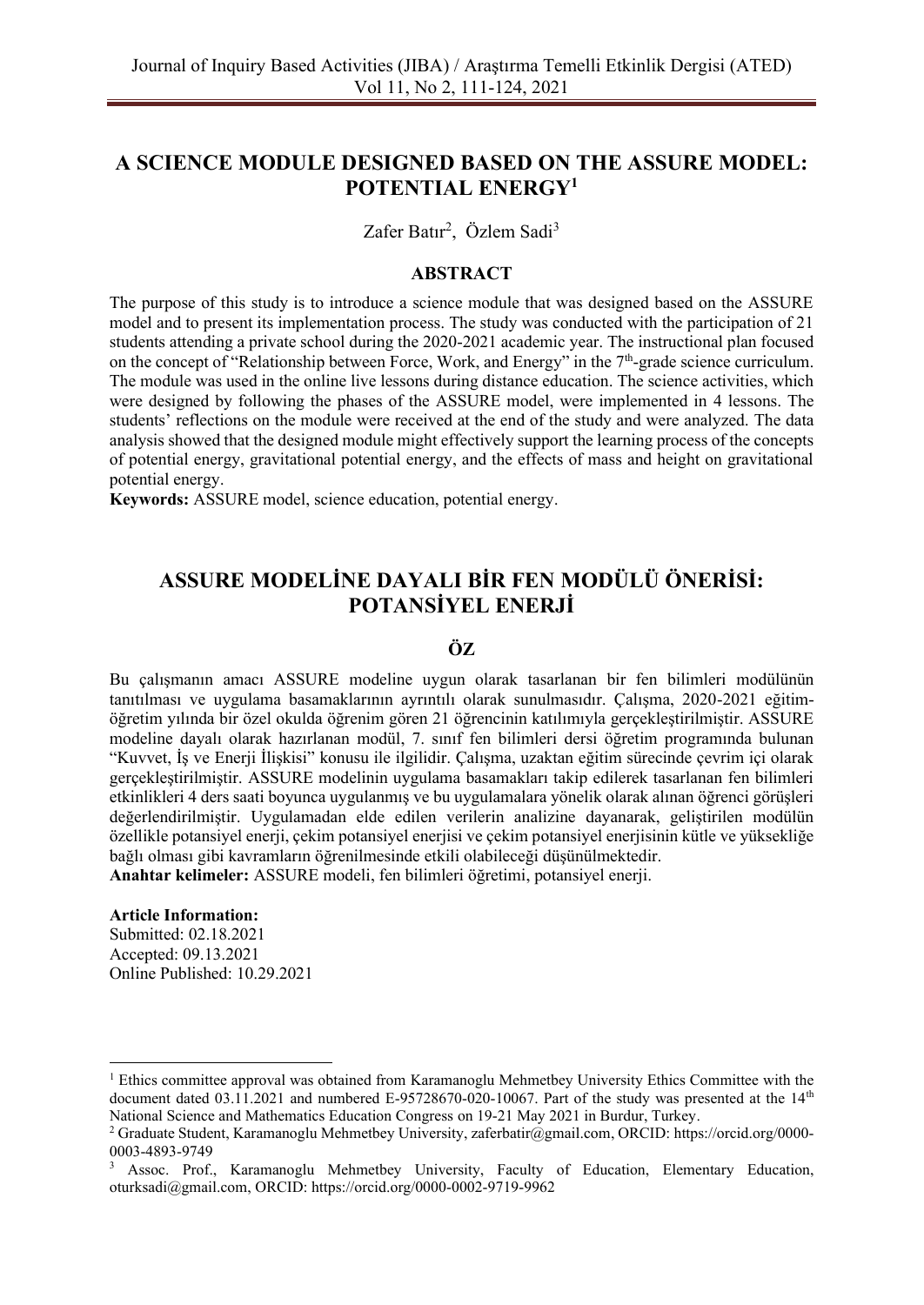### **INTRODUCTION**

The rapid advancements in technology have facilitated the design of new instructional models and materials that will boost student participation in learning processes and improve the quality of learning activities (Kim et al., 2013). Students adapt easier to technologysupported learning environments than traditional classrooms, and they expect to engage in technology-enriched learning activities (Kim & Downey, 2016). In order to meet the students' expectations, teachers try to improve the design and delivery of their lesson plans by using the resources available in their existing curriculum. However, they have limited time and resources/support to enhance their instructional materials or approaches (Laurillard et al., 2013). To compensate, some teachers use systematic instructional design models. In particular, the preference of the ASSURE model stands out (Heinich et al., 1999).

The ASSURE model, developed by Heinich, Molenda, and Russel in 1993, is an instructional design guide that integrates technology and multimedia to enhance the learning environment from a constructivist perspective (Lefebvre, 2006). It is an instructional design system and guide that will allow teachers to effectively integrate technology, media, and materials into their lesson plans (Heinich et al., 1999). The ASSURE model consists of the following six phases.

1. Analyze Learners: This is the phase in which the teacher analyzes the characteristics of the students. The data collected on students' general characteristics such as age, academic competencies, gender, interests, prior knowledge, and learning styles will assist the teacher in making decisions and selecting strategies and resources in the other phases of the model.

2. State Objectives: The second phase involves stating the learning objectives, target behaviors, the conditions for acceptable performance, and the degree of mastery. In this phase, the learning objectives are specified in behavioral terms. 3. Select Methods, Media, and Materials: In this phase, the teacher determines the appropriate teaching method(s), plans the learning environment, and selects or

designs the materials that will be used in the instruction.

4. Utilize Media and Materials: The fourth phase includes planning about how the selected materials will be used by the students. The materials, the environment, and the students are prepared for the instruction.

5. Require Learner Participation: In this phase, the students actively use the materials and complete the tasks. The active participation of students comes to the fore in this phase.

6. Evaluate and Revise: In this last phase, the entire instructional process is evaluated by answering questions such as "Did the students meet the learning objectives? Were the media/materials used according to their intended purpose?" The instructional processes are revised in light of the evaluation results.

Research studies in the related literature emphasized that as a systematic instructional design process, the ASSURE model is highly preferred and used in science instruction (Elmalı, 2020; Özdilek, 2018). For effective science education, teachers are recommended to consider the individual differences of students (Ministry of National Education [MoNE], 2018), to follow technological developments and integrate them into science lessons, and to plan science activities using various educational technologies (General Directorate of Innovation and Educational Technologies, 2015). In this context, ASSURE is a promising model that might contribute to the implementation of these recommendations for science education due to its features such as analyzing learners, taking the individual differences into account, and planning the effective integration of educational technologies into lessons in a step-by-step process (Chikasanda et al., 2013). In addition, research studies reported that when the ASSURE model is effectively used to integrate technology into instructional processes, students' interest, success, and motivation are positively influenced (Heald, 2016; Kazancı-Gül et al., 2020; Kim & Downey, 2016).

Although the ASSURE model first appeared as an instructional design model to be used in classroom learning environments, it can also be preferred in online education as it guides effective integration of technology into the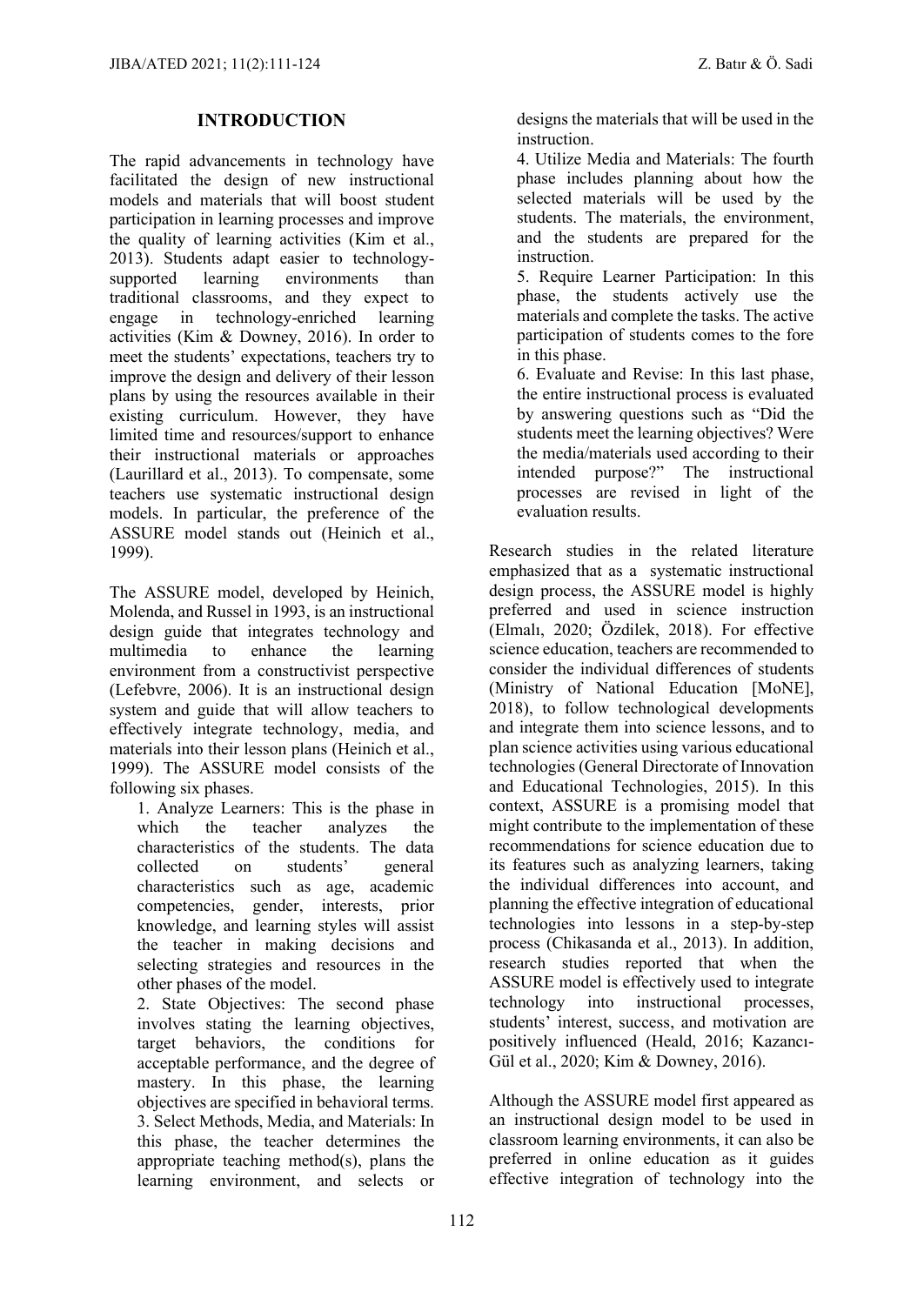teaching activities (Abdelaziz, 2013; Çetinkaya, 2017). The development of Web 2.0 tools, virtual communication platforms, and mobile technologies has allowed online learning environments to become widespread in school education (Şimşek, 2016). From this point of view, the ASSURE model, as an alternative instructional design model, can contribute to planning effective online teaching activities and support students' conceptual learning (Elmalı, 2020). This is an important contribution to education in a time where the world is struggling with the COVID-19 epidemic. In this context, the current study might make a significant contribution to the related literature by examining the use of ASSURE model in online education. In the current study, a science module on the concept of potential energy within the "Force and Energy" unit was designed by following the phases of the ASSURE model and was used with the seventhgrade students in an online learning environment.

The concept of potential energy was selected as the science topic of the study because prior studies reported that some students had misconceptions about this topic (Gülçiçek & Yağbasan, 2004; Töman & Çimer, 2011). For example, some students claimed that the potential energy was inversely proportional to the height, or that the kinetic energy would decrease as the potential energy decreases (Gülçiçek & Yağbasan, 2004). In order to minimize possible misconceptions and support robust understanding, the activities of the current study were planned according to the ASSURE model since this model provides opportunities to revise and enhance the instruction in its different phases. Specifically, in the first phase, the instructional plan can be modified based on the students' prior knowledge and needs while in the last phase, the whole instructional process can be evaluated to find out whether conceptual learning has taken place or not.

# **ACTIVITY IMPLEMENTATION**

The current study took place in a private middle school with the participation of 21 seventhgrade students, after obtaining the ethics committee approval (Karamanoglu Mehmetbey University Scientific Research and Publication Ethics Committee, document numbered E-

95728670-020-10067) and parent-student consent forms for using the photographs taken during the lessons. The science module was taught in live online lessons and took 4 lesson hours.

The module focused on gravitational potential energy and emphasized that gravitational potential energy depends on mass and height. This module is part of a unit that involves the relationship between energy, work, and force and explains related concepts such as potential and kinetic energy. The implementation of the module is described below according to the phases of the ASSURE model.

# **1. Analyze Learners**

In this phase, data were collected about the participating students' age, gender, family socio-economic status, prior knowledge, learning styles, and access to and use of internet. In order to obtain the data, interviews were conducted with the school administrators classroom teacher, and parents within the scope of the legal permissions. The mean age of 21 seventh-grade students (16 girls, 5 boys) participating in the study was 13. The study was carried out with students attending a private school and their socio-economic levels (parent's education level, occupation, and income) were classified as medium/high by the researchers in light of the information obtained from the parents. To determine the students' prior knowledge, their science grades from the academic year prior to the fall semester of 2020, in which the study was conducted, were examined, showing that there were no unsuccessful students and all students received a passing grade (45 or above out of 100). In addition, students' conceptions about the basic concepts such as mass, weight, gravitational force, and work were formatively assessed using the question-answer method at the beginning of the first lesson of the 4-hour science module. The teacher observed that most students did not have any difficulties in defining these basic concepts and that they had the necessary background knowledge to participate in the module activities. The classroom teacher and the science teacher shared information about the students' learning styles. According to these teachers, the participating students generally preferred to learn abstract concepts using concrete objects or visual materials. At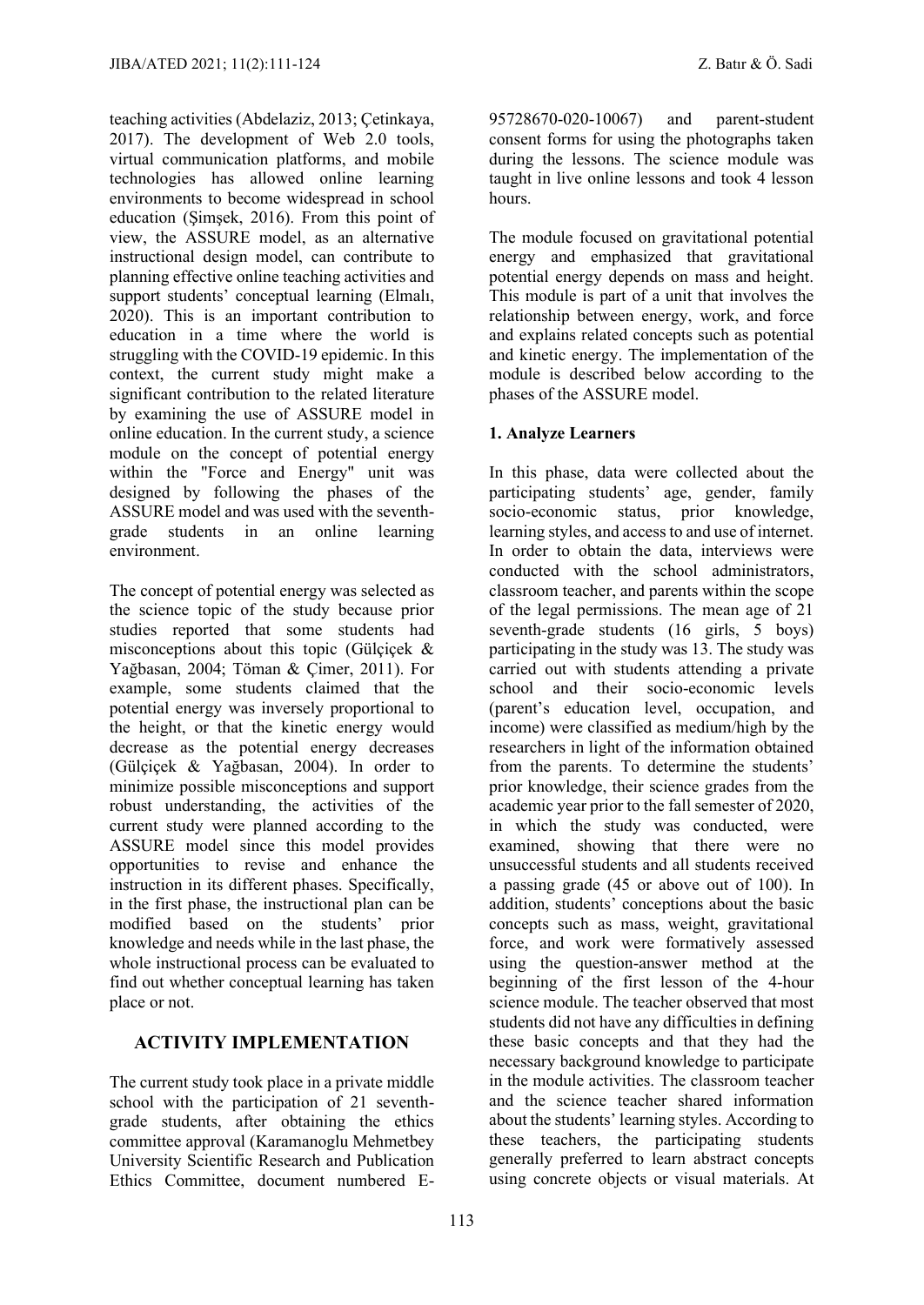the time of the study, two participants were receiving education from the music/art and general ability departments of the Science and Art Center (BILSEM).

Since the science module was to be taught online and required the integration of educational technologies based on the ASSURE model, it was important to collect data on students' computer use and internet access. The collected data revealed that only one student used a tablet and the other students used computers to attend online lessons. None of the students had any issues with internet connectivity. Moreover, the data obtained from the school administration showed that all students successfully completed the information technology course which all students had to take as part of the regular middle school curriculum. Related to this finding, the science teacher observed that the students had actively used computers/tablets and participated in online lessons without having any problems prior to the current study. In light of all the findings about the learners, the researchers decided that it was appropriate to integrate Web 2.0 tools such as interactive simulations and Kahoott program into the module lessons, to teach the concepts of gravitational potential energy and how this energy would change depending on mass and height based on the students' prior knowledge, and to design learning tasks that would allow students to learn by experiencing. Accordingly, the researchers continued the design process of the science module by following the other phases of the ASSURE model step-by-step.

# **2. State Objectives**

This phase presents the learning objectives of the designed module. The science curriculum includes the following two benchmarks under the "Relationship between Force, Work, and Energy" curriculum standard within the "Force and Energy" unit: 1) Potential energy is classified as gravitational potential energy and elastic potential energy. 2) Potential energy is described to be dependent on mass and height (MoNE, 2018). The current study aimed to teach students the science knowledge related to these benchmarks. Specifically, the module aimed for students to define potential energy and gravitational potential energy, to classify potential energy as gravitational potential

energy and elastic potential energy, to explain gravitational potential energy by giving examples from real life, and to conjecture that gravitational potential energy depends on mass<br>and <br>height. At the knowledge and and height. At the knowledge and comprehension levels, students are expected to define the concepts of potential energy and gravitational potential energy and give examples from real life. Regarding higher-order thinking levels, several activities of the module require students to observe the change in gravitational potential energy at different heights and masses and reach a conclusion based on their observations. For example, in the designing a car activity, the students will use the car model they designed to explain how different heights affect gravitational potential energy. Additionally, they will examine the change in gravitational potential energy by placing a variety of masses on their car. Methods, media, and materials selected in line with these objectives are explained in the third

### **3. Select Methods, Media and Materials**

phase below.

This phase involves planning the teaching process based on the information obtained in the "Analyze Learners" phase. The first phase of the ASSURE model determined that the students knew the basic concepts such as mass, weight, gravity, and work. They also did not have any problems in using computers and accessing the internet. In this context, the researchers decided to use Web 2.0 tools and educational software such as Kahoot, interactive simulations, Prezi, and the inspiration program to help the students learn the concepts of potential energy and gravitational potential energy and examine the variables affecting gravitational potential energy. In addition, a teaching activity that can be implemented in the online lessons was planned to provide the students a hands-on learning experience. This activity requires the use of simple materials that can be easily obtained. It was planned that each student would complete the activity individually in the online learning environment and observe how the variables of mass and height influence gravitational potential energy. The hands-on activity entitled "Using Fruits and Vegetables to Explore Gravitational Potential Energy" requires the following economic and affordable materials: various fruits and vegetables, two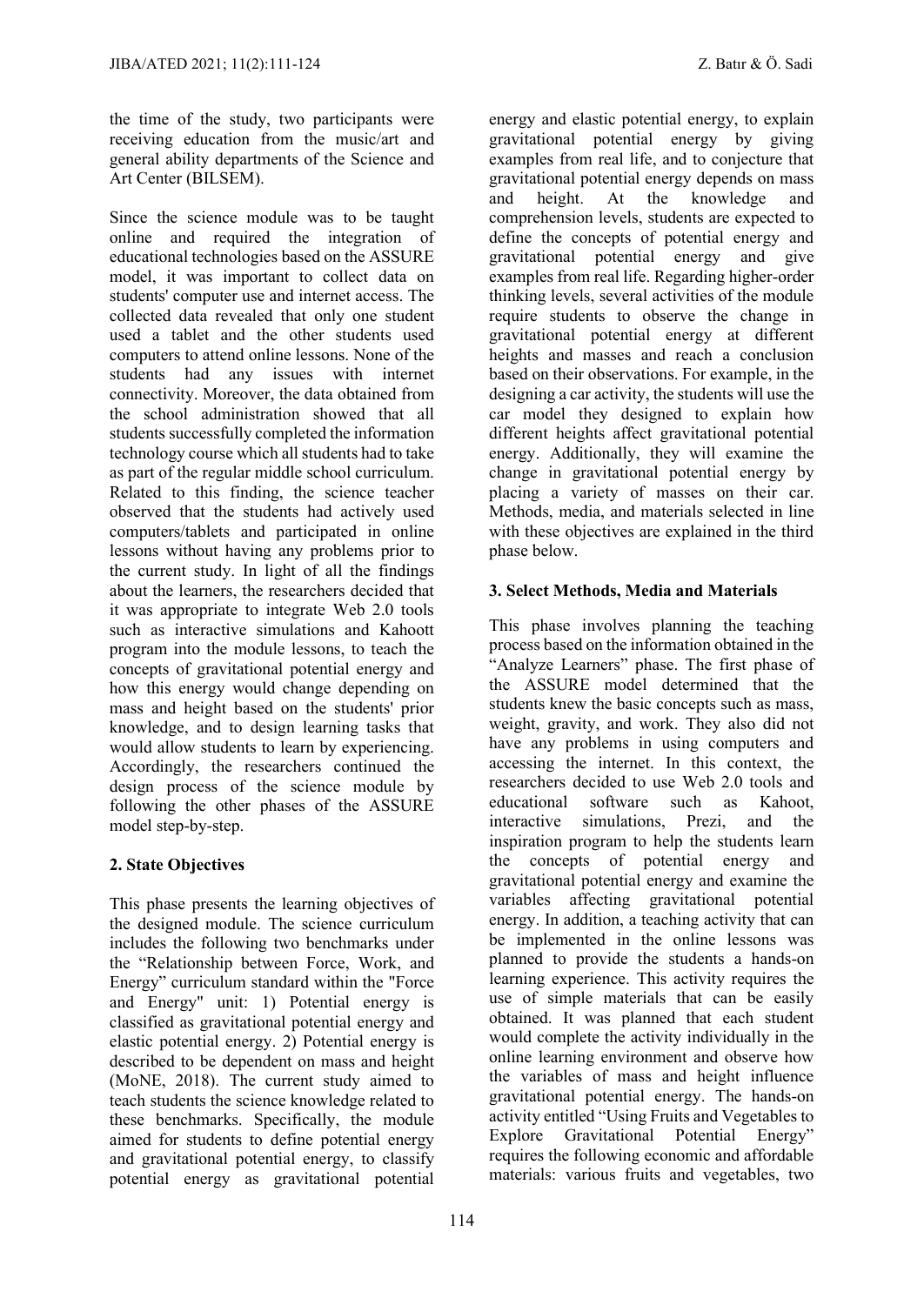skewers or four toothpicks, fruit knives, liquid glue or hot glue gun, a platform that can be used as a ramp or 8-10 textbooks, and other optional materials for decoration.

### **4. Utilize Media and Materials**

This phase includes deciding whether the learning environment is suitable for using the tools and materials and what additional equipment (internet connection, camera, headset, charger, etc.) is necessary. In the current study, a smartphone application was used to ask the students to be ready for the lesson by opening the related Web 2.0 tool/educational software (these tools were selected in the third phase of the ASSURE model) on their computer or tablet. Similarly, the students were asked to prepare all the required materials for the "Using Fruits and Vegetables to Explore Gravitational Potential Energy" activity before the online lesson. At the beginning of each lesson, the students informed the teacher that they completed their preparations and were ready for the lesson.

### **5. Require Learner Participation**

This phase engages the students in active learning by completing a variety of tasks. In the current study, the science teacher introduced the topic of the module by asking the students some real life related questions. He asked, "What do vehicles such as cars, airplanes, and trains need to move?" and "How do we meet our basic needs such as heating or home lighting?" to get the students thinking about the topic of the module.

To answer the first question, the students gave responses such as "They need force." "Diesel is required." "They need energy." and "Need a battery." The responses to the second question included "The Sun illuminates." "We meet our need for home lighting using bulbs." "We use natural gas for heating." and "We light a fire to keep warm." After receiving the students' answers, the teacher summarized their responses and concluded the discussion by saying that energy is needed for these vehicles to move and that we use different energy sources such as electricity and natural gas in our daily lives for heating and lighting. Afterward, he explained that electrical energy is one of the most commonly used forms of energy and can

be produced by hydroelectric power plants. He told the students that they will use an interactive simulation titled "Hydroelectric Power Plant" (This simulation was selected in the third phase of the ASSURE model). Each student accessed the digital content that shows the production of electrical energy in hydroelectric power plants (Figure 1) by visiting the relevant website where interactive resources for science education are available (EduMedia, n.d.). By following the flow in this simulation, the students examined how to generate electricity from the water accumulated in the dams and shared their observations with each other.



**Figure 1.** Hydroelectric Power Plant Simulation

The students observed that the force of falling water causes the turbine wheels to rotate. They shared the processes they noticed in the simulation after watching it several times. For example, one observation shared was that the generator works as a result of the rotation of the turbine wheels. In addition, the students discussed that hydroelectric energy less damages the environment during the electricity production compared to some other energy sources and it does not create environmental and air pollution. This simulation emphasizes that the gravitational potential energy of the water stored in the dam is first converted to kinetic energy as the water falls down from the dam, then to electrical energy by operating the turbine wheels and thus spinning the generator that the wheels are connected to. After the activity that included "Hydroelectric Power Plant" simulation was completed, the teacher elaborated on the concepts of potential energy and gravitational potential energy using the Prezi program.

The next activity was the hands-on learning activity, Using Fruits and Vegetables to Explore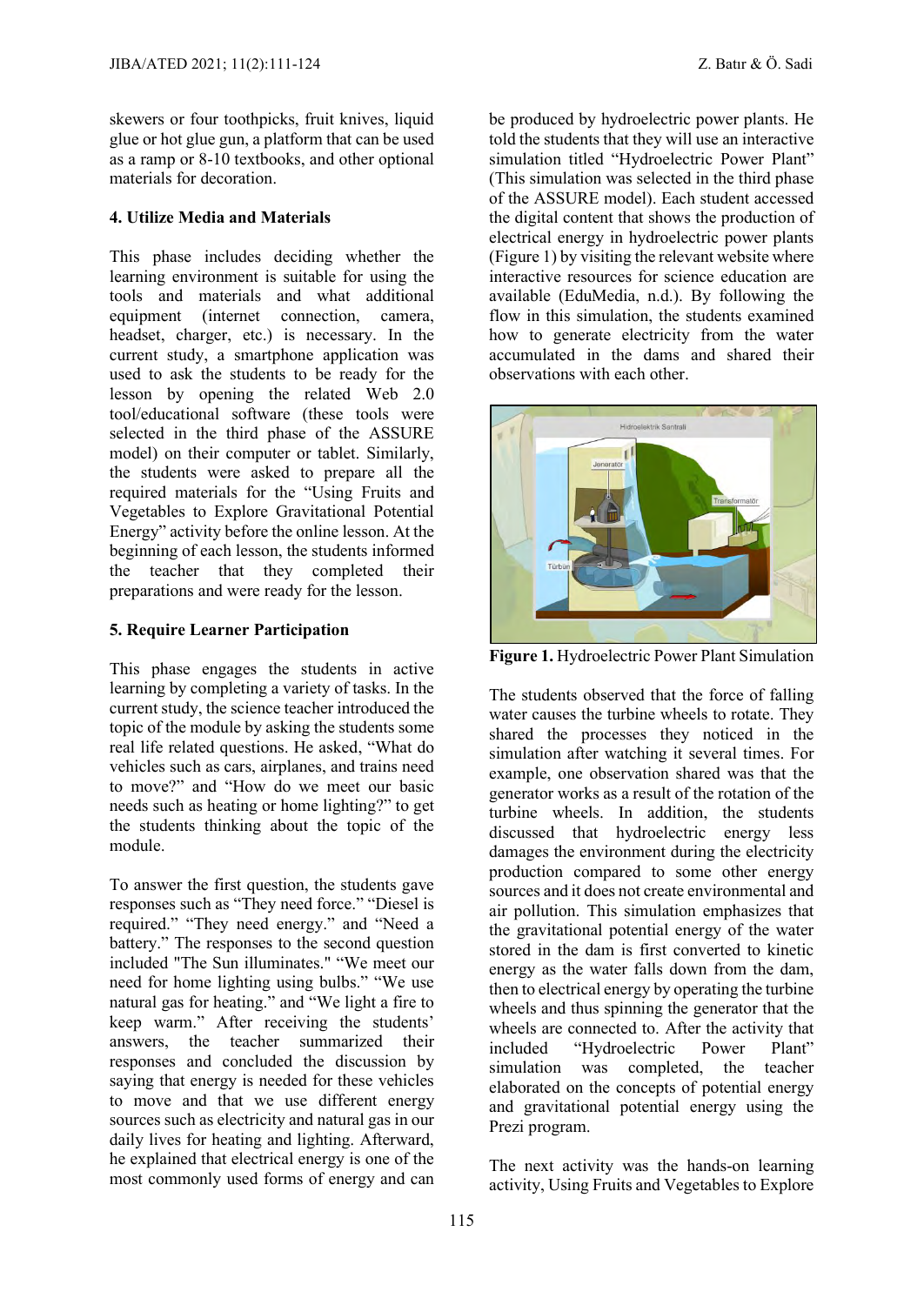Gravitational Potential Energy, which was planned in the third phase of the ASSURE model. The necessary materials for the activity were prepared in the fourth phase. As part of this activity, the students designed a car model using the fruits and vegetables that they chose (e.g., carrot, radish, cucumber, eggplant) (Photograph 1).



**Photograph 1.** A Car Made of Carrot and Cucumber

Each student introduced his/her car model to the other students during the lesson. Some students continued to work on their designs outside of class hours. However, they all completed their car models by the third lesson of the module. During the third lesson, the students were asked to create ramps with different heights. Using materials such as wood, books, or cardboard, the students created ramps that could be adjusted to have different heights. They rolled their cars down the ramps, measured the horizontal distance the car traveled, and noted the data in their science notebooks (Photographs 2-3).



**Photograph 2.** One Student's Ramp and Its Height



**Photograph 3.** A Car was Rolled Down From Different Heights

Next, the students were told to add different masses to their cars and roll them down from the same height (the same ramp). They measured the distance traveled. This activity allowed the students to develop conjectures about the horizontal distance traveled by the cars having the same mass but rolled down from different heights or having different masses but rolled down from the same height. By examining the measurements, that they wrote down in their science notebooks, the students deduced that the car they rolled down from the higher ramp traveled a longer distance (Photograph 4). They also concluded that as the mass of the car left from the same ramp increases, the distance traveled on the horizontal direction also increases. The teacher connected the students' observations to the concept of potential energy by explaining that gravitational potential energy changes depending on height and mass and the distance traveled in the horizontal direction is related to this concept.



**Photograph 4**. A Student's Notes in Her Science Notebook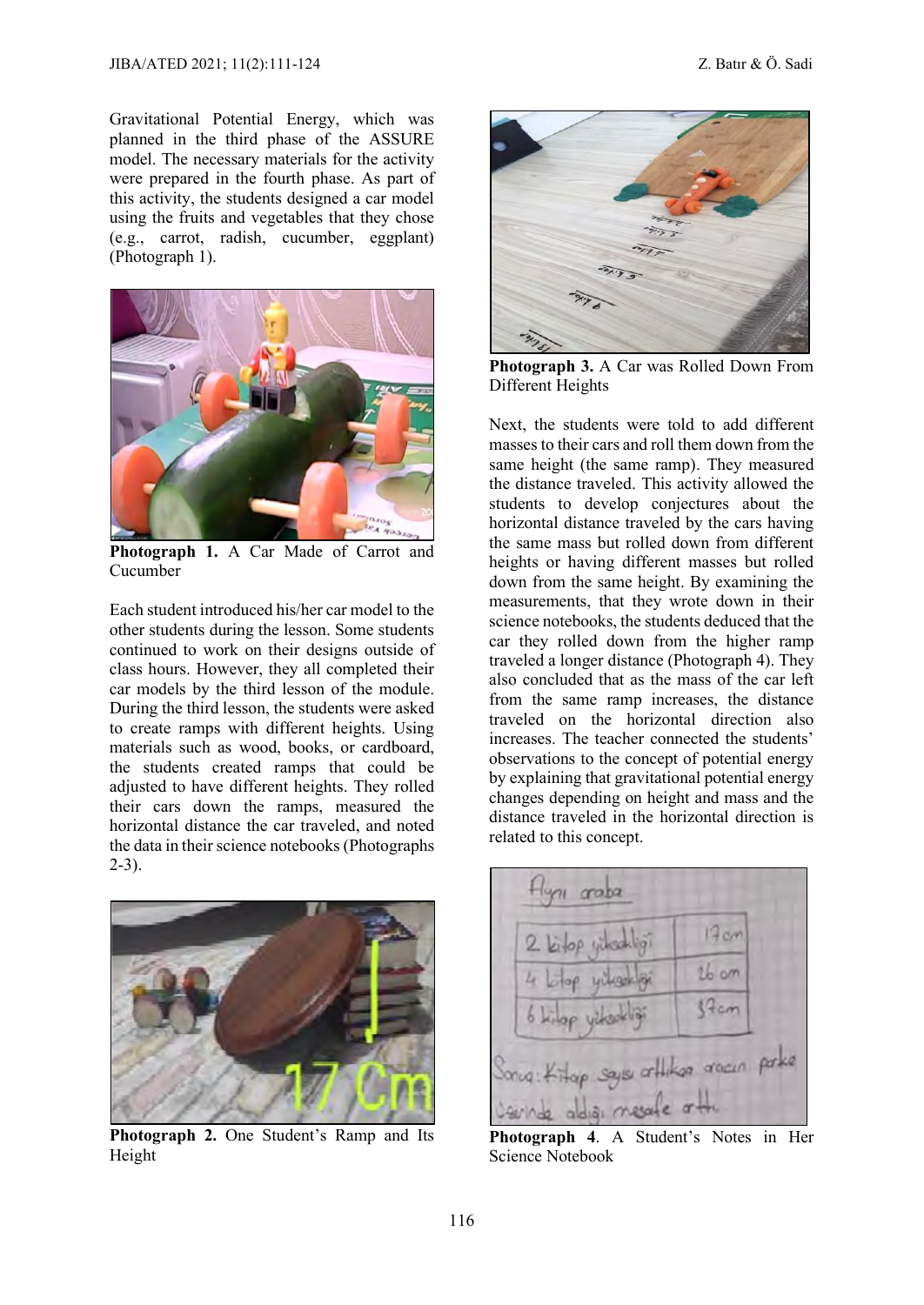The last activity in this final phase of the ASSURE model involved using the "Energy Skate Park" simulation developed by the University of Colorado (Physics Education Technology Project, n.d.) to experiment with mass and height to examine their influence on the gravitational potential energy. Using their tablets or computers, the students interacted with the simulation and observed the paths taken at different heights and masses by the skater.



**Figure 2.** Energy Skate Park Simulation

They also compared the observations made in this interactive simulation to the conclusions drawn from the experiment with the designed cars. In their comparison, the students explained that different heights and masses affect the distance traveled due to changes in gravitational potential energy in both activities. For example, one student said the following:

According to my observations, I noticed that gravitational potential energy changes based on height and mass. So, when I increased the number of books, the height increased and [the car] went further. Also, as the number of coins increased, the mass increased, and my car went further because its energy increased.

The fifth phase of the ASSURE model was completed as described above. The final phase, the evaluate and revise, is described in the following section.

### **6. Evaluate and Revise**

The last phase of the ASSURE model involves reviewing the whole instructional planning and implementation. The virtual materials and innovative technologies used and the activities implemented are evaluated (Elmalı, 2020). It is examined whether the students reached the

learning objectives (ASSURE model-second phase) and whether the selected materials (ASSURE model-third phase) were used in alignment with their purpose. In this context, a decision tree created with the "Inspiration" program, a puzzle created with the "Crossword Labs" program, and the Kahoot program were used in the fourth and final lesson of the science module in order to evaluate the learning outcomes on potential energy, gravitational potential energy, and the change of gravitational potential energy depending on mass and height. Additionally, a form consisting of open-ended questions was used to determine the students' views on the science module.

Figure 3 shows the decision tree used in the current study. The teacher created the decision tree using the Inspiration program (Appendix 1) and presented it to the students in the last online lesson.



**Figure 3.** The Decision Tree Created with the Inspiration Program

Each student decided on the statements (decision nodes) in the decision tree as true or false and moved on to the next statement according to their decision. Proceeding in this way, they informed their teachers through the SebitVcloud program which end node they reached. Afterward, they evaluated the statements again with the teacher and clarified that the correct end node to reach is the fourth exit. The teacher provided scientific explanations for each statement. Related to the statement "The highest of the two identical balls leaves less mark on the sand." some students said that they gave an incorrect decision about it since they did not know the meaning of the word "identical." Thereupon, the teacher defined the concept of being identical and explained the statement from a scientific point of view. Some students could not decide whether the energy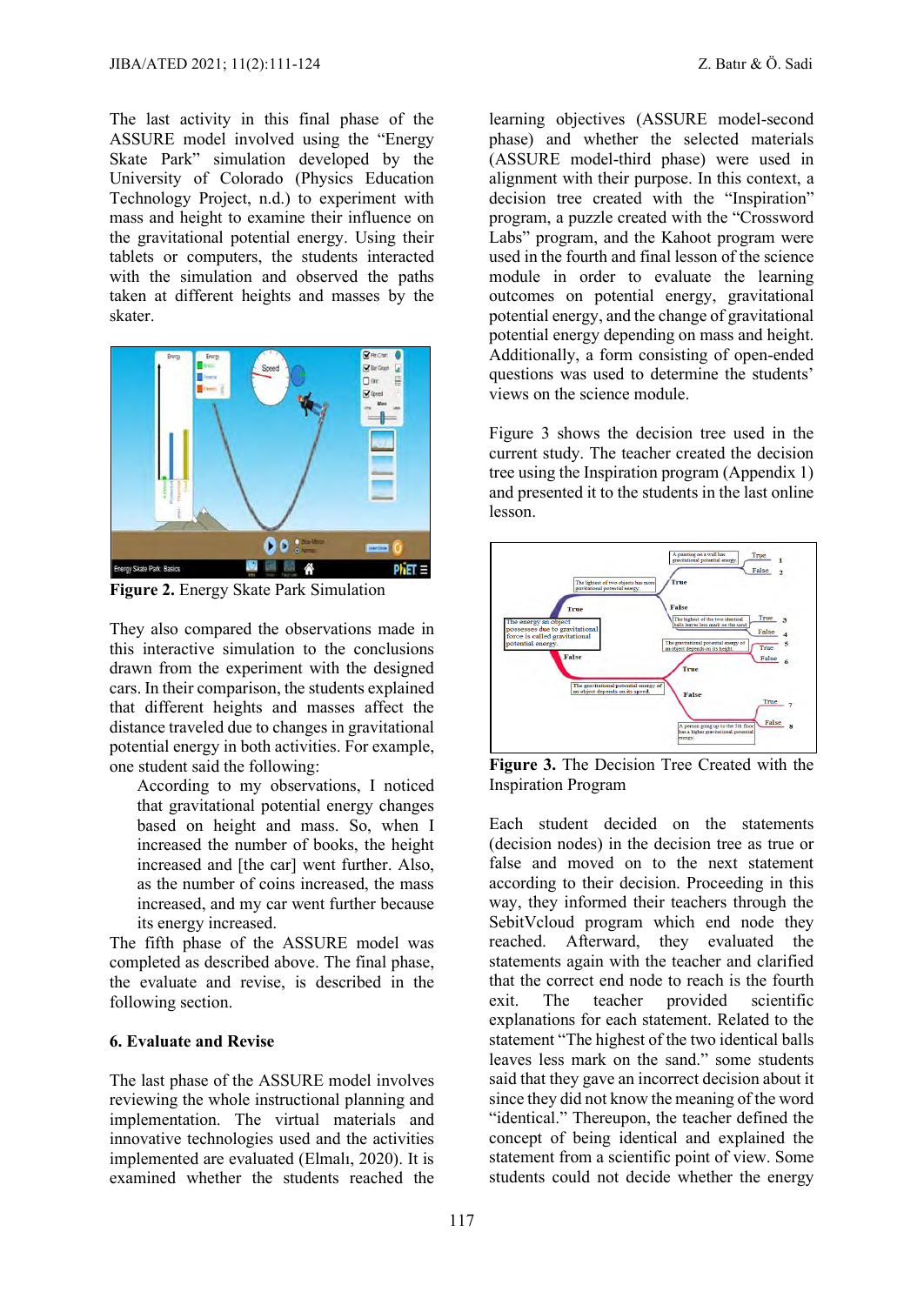should be interpreted according to mass or height in the statement "The lightest of two objects at the same height has more gravitational potential energy." and chose the incorrect exit node. In total, 15 students reached the correct end node (exit 4) while six students reached incorrect end nodes (exits 1, 2, or 3).

The second evaluation tool consisted of 12 questions prepared by the teacher using Kahoot, a web 2.0 tool (Figure 4). The questions were about the concepts of potential energy, gravitational potential energy, and the variables affecting gravitational potential energy. The students accessed the questions by entering the relevant web address (https://kahoot.it/) on their computers and tablets and answered the questions individually during the online lesson. The Kahoot application provided the teacher with a report on the time used to answer the questions and the students' performance. The teacher checked the answers after all students finished answering the questions. Sixteen students answered all questions correctly, three students answered two questions incorrectly, one student answered three questions incorrectly, and one student answered five questions incorrectly. The class discussed the<br>questions answered incorrectly. This questions answered incorrectly. assessment revealed that most students comprehended the effects of mass and height on gravitational potential energy.



**Figure 4.** A Sample Question Created on Kahoot

The third assessment tool engaged the students in creating a puzzle using the Crossword Labs program. The whole class worked collaboratively to make a puzzle about the concepts of potential energy and gravitational potential energy. The puzzle-making process was highly enjoyable for the students and

allowed the teacher to assess their learning as they spoke about the content covered in the module. The students provided the answers to the questions they suggested for the puzzle. Overall, these three evaluation tools revealed that the students reached the learning objectives about how the height and mass variables affect the gravitational potential energy. Therefore, the researchers decided not to make any revisions to the developed module in terms of the conceptual organization.

In the final phase of the ASSURE model, receiving feedback from the students is important to reconstruct the instructional plan, integrate student ideas into future lesson plans, and make revisions if necessary (Kim & Downey, 2016). Accordingly, the final assessment tool used in the study is an interview form consisting of open-ended questions designed to find out the students' views on the science module planned based on the ASSURE model (Appendix 2). This form consists of six questions focusing on the students' reflections on their experiences, learning, and performance within the module lessons. Specifically, the open-ended questions asked the students to reflect on the relationship between the activities and the learning objectives, the connection between the module content and real life, the adequacy of the time allocated for the tasks, the supply and usefulness of the materials used, and the possible benefits of using similar activities in future science lessons during distance education. The students who participated in the study received the form in the fourth lesson and sent it back to the teacher when they completed it.

In the interview form, the students wrote positive comments about the overall design of the science module and its implementation during distance education. They expressed the view that the activities were fun to do and made the content comprehensible. In addition, they explained that after designing their cars using the specified materials, examining the horizontal distance traveled by the cars having the same mass but rolled down from different heights or having different masses but rolled down from the same height helped them realize how the gravitational potential energy changes depending on mass and height. The students noted that according to their observations, the distance traveled on the horizontal direction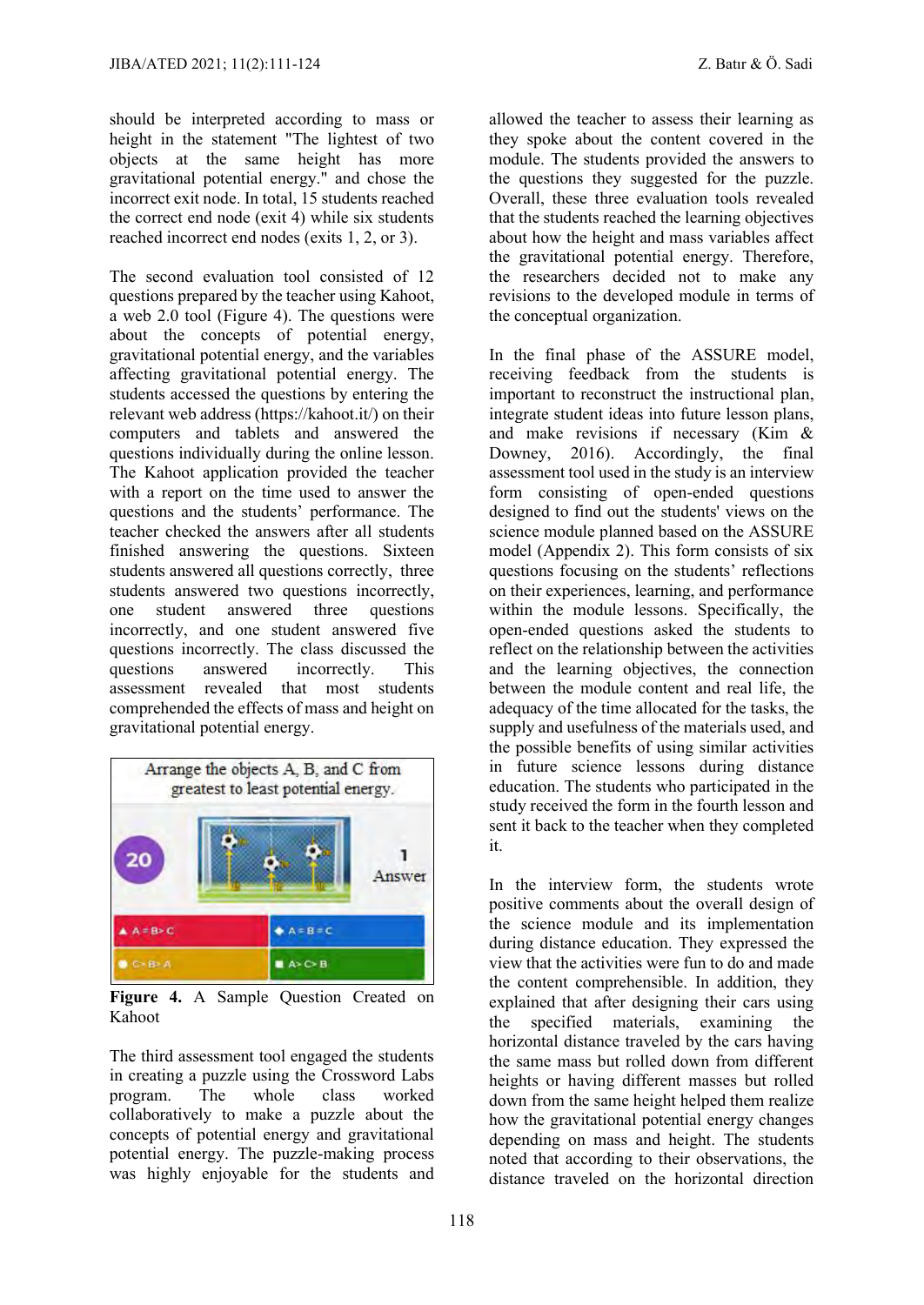increased when they rolled the car down a higher ramp and similarly it increased as the mass of the car left from the same ramp increased. They added that this hands-on activity helped them make connections to real life. For example, one student explained that when he goes down a higher hill while cycling, he can go further without rotating the pedals (same mass, different heights), and now he understands more clearly that this is due to the variables affecting the gravitational potential energy. The students shared a variety of examples to show that the gravitational potential energy can change depending on the mass and height. One such example is as follows: "The glass dropped from a high-floor shatters, while the same glass dropped from a lower height breaks into several pieces."

Regarding obtaining the materials used in the activities, the students wrote that they did not have any problems in this regard since most materials were available in their homes. According to the students, they had a concrete learning experience on how the gravitational potential energy changes depending on mass and height with the help of using materials. The following quote is an example of this view:

The activity gave me a hands-on and experiential learning opportunity to understand that the gravitational potential energy of an object can change depending on its mass and height from the ground. For example, the stone I release from a greater height makes a larger mark on the sand. Now, I know that it is about gravitational potential energy. I have a robust understanding of how gravitational potential energy changes depending on mass and height.

The student who expressed her thoughts above also stated that she learned the subject in a shorter time and that she could solve the related questions easily based on her engagement in the module activities without the need to memorize how the height and mass variables affect potential energy.

However, the students emphasized that the vegetables and fruits, which were thought to be obtained easily by the researchers, deteriorated (e.g., blackening) after the activity and suggested making designs with different materials such as cardboard, toy wheels, craft paper, or cardboard. The vegetables and fruits

did not seem to be suitable for long-term use. Therefore, the researchers decided to revise the materials in the future implementations of the module.

Finally, the students wrote about their preference for engaging in similar activities while learning other topics. For example, one student wrote the following:

I think it was a good way to learn. I would love to do similar activities on other content as well.

Students' views on the module revealed that they liked the module activities and would like to engage in similar activities in the future.

### **CONCLUSION and SUGESTIONS**

This study examined a science module planned and implemented based on the ASSURE model to teach the curriculum standards related to potential energy, gravitational potential energy, and the effects of mass and height on gravitational potential energy. By following the six phases of the ASSURE model, the module involved educational technologies, various interactive applications, and hands-on learning activities. The implementation process took place in an online learning environment.

In previous studies, the ASSURE model was generally used in classroom learning environments (Kim & Downey, 2016; Shelly et al., 2012). This study contributes to the related literature as it illustrates a successful application of the ASSURE model in an online learning environment (Çetinkaya, 2017). This contribution is particularly important as online education has become a necessity due to factors such as the Covid-19 pandemic (Keleş et al., 2016). The findings of this study suggest that different applications of the ASSURE model can be used to plan instructional units/lessons for other science topics.

The ASSURE model emphasizes the effective integration of educational technologies into the learning processes (Shelly et al., 2012). In this study, new generation internet technologies (i.e., Web 2.0 tools) and interactive simulations were used in the lessons. Aligned with the related literature, it was observed that integrating educational technologies into the science lessons promoted conceptual learning, motivation, and participation (Heald, 2016).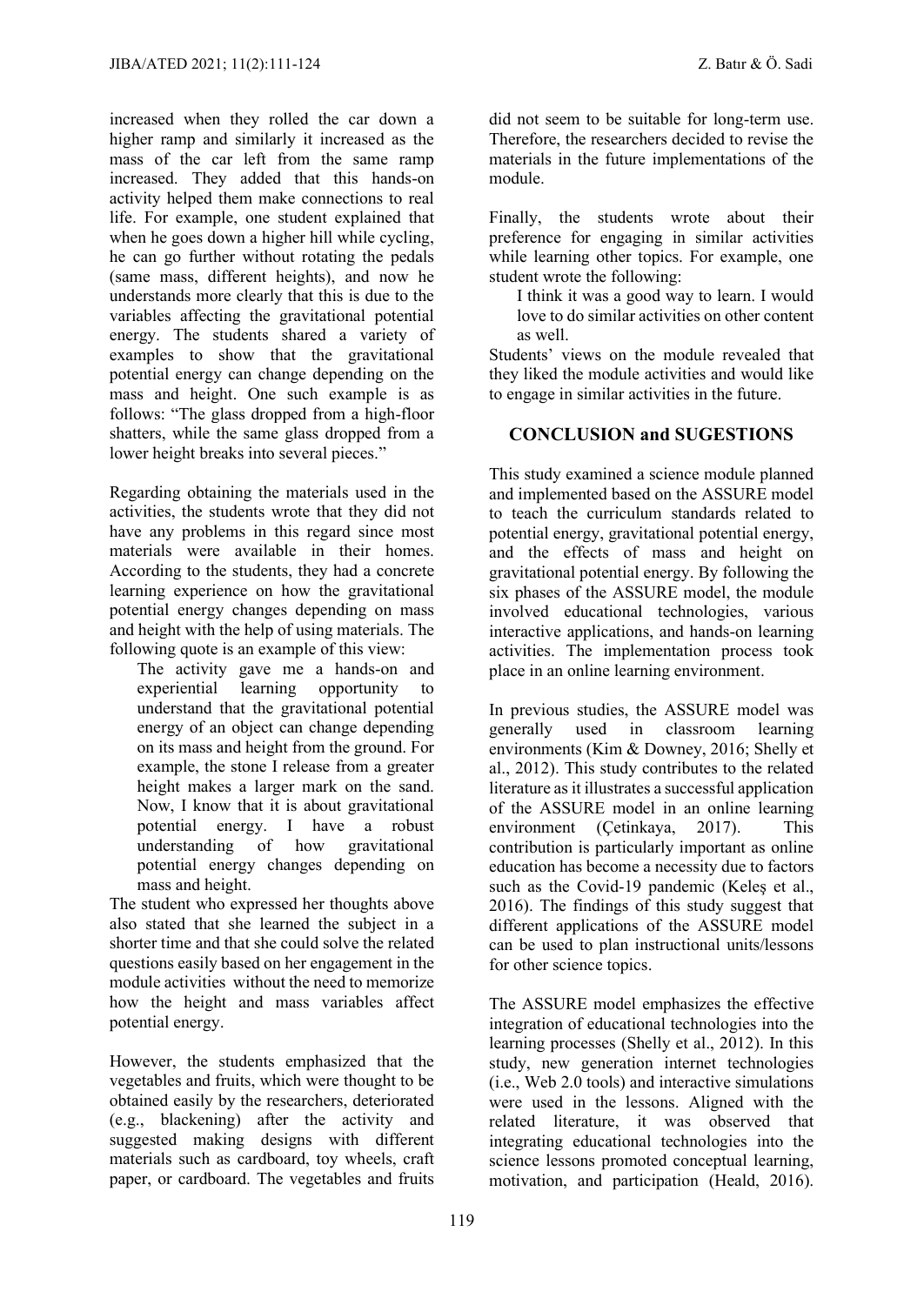Therefore, the researchers suggest ASSURE as an effective instructional design model that can guide the planning and use of appropriate technologies in science education.

As presented in the current study, the ASSURE model shows teachers how to plan a science lesson that will include educational technologies. The ASSURE model, which stepby-step explains the instructional planning, the selection and use of the materials, and the evaluation of the learning outcomes, is a guiding educational model for all teachers who want to benefit from educational technologies to increase student motivation in their lessons (Shelly et al., 2012). The science teacher, who took part in the current study and implemented the instructional plan following the ASSURE model, observed that one student who previously had not participated in the online lessons attended the lessons by turning on his camera. Some students noticed their abilities while completing the activities and designing their cars, and they were very pleased with this situation. The ASSURE model is an alternative instructional design model for teachers who want to use materials and technology effectively and efficiently. Using appropriate materials and technology in instruction requires experience (Elmalı, 2020). However, since it guides the instructional design process step by step and integrates educational technology to enhance the learning environment, the ASSURE model will be beneficial for teachers who have just started their profession, as well as for experienced teachers (Smaldino et al., 2021).

In addition to science instruction, the ASSURE model can be used to design instruction in other fields such as mathematics and at different grade levels for in-class or online education (Keleş et al., 2016). The current study shared teaching activities on potential energy and gravitational potential energy for the seventhgrade students. The authors suggest that these activities are used by other science teachers. In future implementations, teachers may use longlasting materials such as toy wheels and cardboard instead of vegetables and fruits for the car design activity so that the car may be used for a longer period. Another suggestion is to design science lessons for other science topics. Science teachers at different grade levels can use the ASSURE model to design instruction that focuses on the following

concepts: movements of the moon, friction, shadow (fifth grade); respiratory system, digestive system, density (sixth grade); recycling, refraction of light, lenses (seventh grade); pressure, acids and bases, simple machines, matter (eighth grade). Teachers may use the model to plan lessons on any topic they find appropriate and teach those lessons in different learning environments such as in-class or online.

### **REFERENCES**

- Abdelaziz, H. A. (2013). From physical benchmarks to mental benchmarks: A four dimensions dynamic model to assure the quality of instructional activities in electronic and virtual learning environments. *Turkish Online Journal of Distance Education-TOJDE*, *14*(2), 268-281.
- Chikasanda, V. K. M., Otrel-Cass, K., Williams, J., & Jones, A. (2013). Enhancing teachers' technological pedagogical knowledge and practices: A professional development model for technology teachers in Malawi. *International Journal of Technology and Design Education*, *23*(3), 597-622.
- Çetinkaya, M. (2017). Fen eğitiminde modelleme temelinde düzenlenen kişiselleştirilmiş harmanlanmış öğrenme ortamlarının başarıya etkisi [Effect of personalized blended learning environments arranged on the basis of modeling to achievement in science education]. *Ordu Üniversitesi Sosyal Bilimler Araştırmaları Dergisi*, *7*(2), 287-296.
- Dick, W., Carey, L., & Carey, J. (2001). *The systematic design of instruction* (5th ed.). Allyn and Bacon.
- EduMedia. (n.d.). *Hidroelektrik santrali [Hydroelectric power plant]* [Simulation]. https://www.edumediasciences.com/tr/media/465 hidroelektrik-santrali
- Elmalı, Ş. (2020). *Bilim ve sanat merkezlerindeki fen grubu öğretmenlerine yönelik ASSURE öğretim tasarımı modeline dayalı mesleki gelişim programı geliştirilmesi [Development of a professional development program based on ASSURE model for science*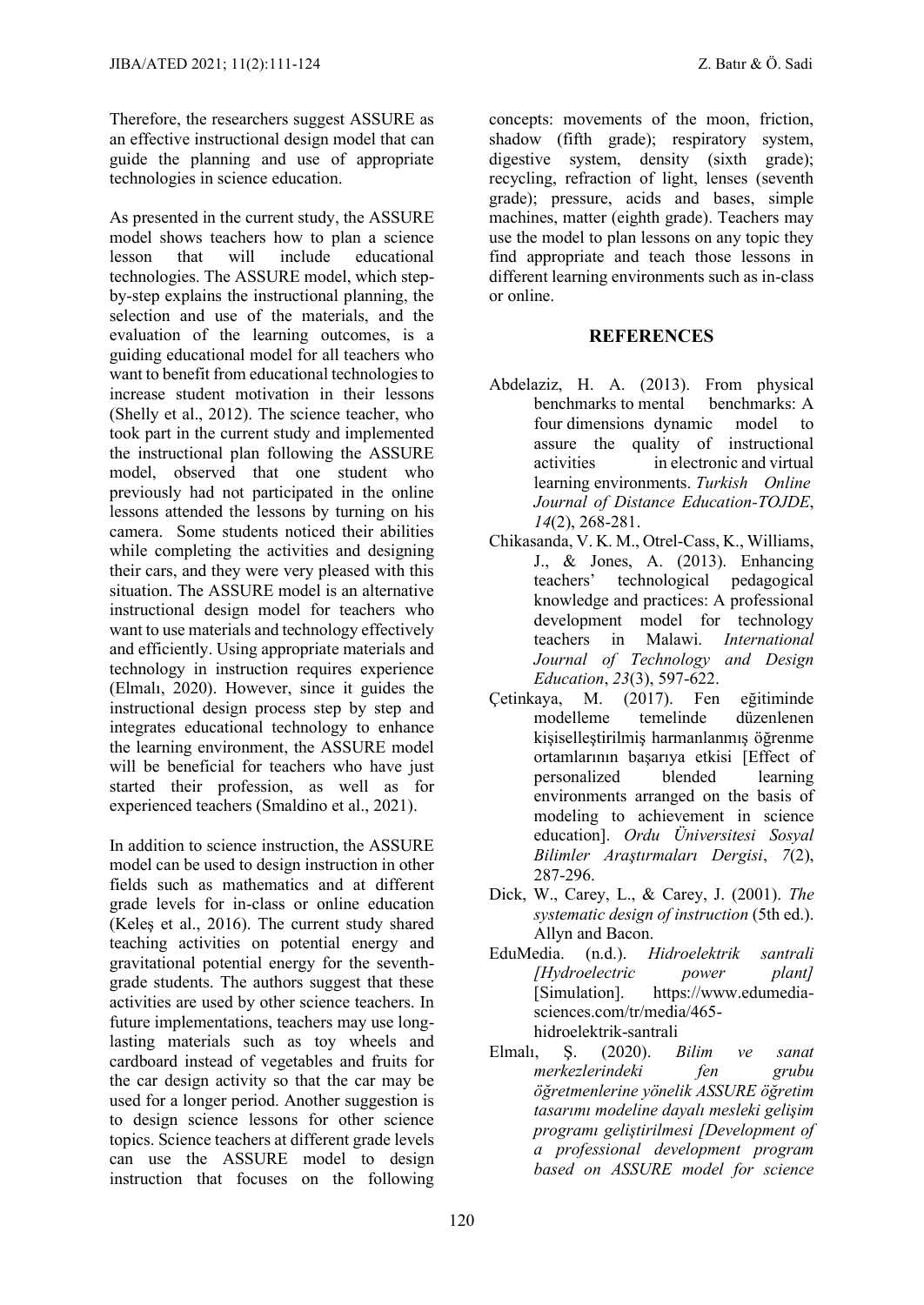*teachers at science and art centers]* [Yayımlanmamış yüksek lisans tezi]. Sakarya Üniversitesi Eğitim Bilimleri Enstitüsü.

- Gülçiçek, Ç., & Yağbasan, R. (2004). Basit sarkaç sisteminde mekanik eneriinin korunumu konusunda öğrencilerin kavram yanılgıları [Students' misconceptions about conservation of mechanical energy in simple pendulum system]. *Gazi Eğitim Fakültesi Dergisi*, *24*(3), 23-38.
- Heald, S. B. (2016). *Curriculum differentiation for gifted learners using instructional technology: A multiple-case study.* (Publication No. 10105310.) [Doctoral dissertation, Northcentral University]. ProQuest Dissertations Publishing.
- Heinich, R., Molenda, M., Russell, J. D., & Smaldino, S. E. (1999). *Instructional media and technologies for learning.*  Merrill Prentice Hall.
- Kazancı-Gül, M., Altun, S., & Yabaş, D. Investigation of the effect of course design prepared according to ASSURE model principles on students. *Ulakbilge Journal of Social Sciences*, *54*, 1265– 1276. doi: 10.7816/ulakbilge-08-54-01
- Keleş, E., Eremüt, Fiş, S., Özkale, Ö., & Aksoy, N. (2016). A roadmap for instructional designers: A comparison of instructional design models. *Ankara University Journal of Faculty of Educational Sciences, 49*(1), 105-139.
- Kim, D., & Downey, S. (2016). Examining the use of the ASSURE model by K–12 teachers. *Computers in the Schools, 33*(3), 153-168.
- Kim, D., Rueckert, D., Kim, D.-J., & Seo, D. (2013). Students' perceptions and experiences of mobile learning. *Language Learning & Technology*, *17*(3), 52-73.
- Laurillard, D., Charlton, P., Craft, B., Dimakopoulos, D., Ljubojevic, D., Magoulas, G., & Whittlestone, K. (2013). A constructionist learning environment for teachers to model learning designs. *Journal of Computer Assisted Learning*, *29*, 15-30.
- Lefebvre, P. (2006). *Infusion in technology in the classroom: Implementing an instructional technology matrix to help teachers* [Unpublished master's thesis]. Concordia University.

Ministry of National Education. (2018). *Fen bilimleri dersi öğretim programı (İlkokul ve ortaokul 3, 4, 5, 6, 7 ve 8. sınıflar) [Science curriculum (Elementary and middle school 3, 4, 5, 6, 7, and 8th grades)]*. https://mufredat.meb.gov.tr/Dosyalar/20 1812312311937-

> FEN%20B%C4%B0L%C4%B0MLER %C4%B0%20%C3%96%C4%9ERET% C4%B0M%20PROGRAMI2018.pdf

- Özdilek, Z. (2018). ASSURE modeline dayalı fen öğretimi [Science education based on the ASSURE model]. In O. Karamustafaoğlu, Ö. Tezel, & U. Sarı (Eds.), *Güncel yaklaşım ve yöntemlerle etkinlik destekli fen öğretimi [Activity supported science education with current approaches and methods]* (pp. 401-424). Pegem Akademi.
- Physics Education Technology Project. (n.d.). *Energy skate park: Basics* [Simulation]. [https://phet.colorado.edu/sims/html/ener](https://phet.colorado.edu/sims/html/energy-skate-park-basics/latest/energy-skate-park-basics_en.html) [gy-skate-park-basics/latest/energy-skate](https://phet.colorado.edu/sims/html/energy-skate-park-basics/latest/energy-skate-park-basics_en.html)[park-basics\\_en.html](https://phet.colorado.edu/sims/html/energy-skate-park-basics/latest/energy-skate-park-basics_en.html)
- Shelly, G. B., Gunter, G. A., & Gunter, R. E. (2012). *Teachers discovering computers: Integrating technology in a connected world* (7th ed.). Cengage Learning.
- Smaldino, S. E., Lowther, D. L., Mims, C., & Russell, J. D. (2021). *Instructional technology and media for learning* (12th ed.)*.* Pearson Education.
- Şimşek, A. (2016). Öğretim tasarımı ve modelleri [Instructional design and models]. In K. Çağıltay & Y. Göktaş (Eds.), *Öğretim teknolojilerinin temelleri: Teoriler, araştırmalar, eğilimler [Fundamentals of instructional technologies: Theories, research, trends]* (pp. 105-122). Pegem Akademi Yayıncılık.
- Töman, U., & Çimer, S. (2011). Enerji kavramının farklı öğrenim seviyelerinde öğrenilme durumunun araştırılması [An investigation into the conceptions of energy at different educational levels]. *Bayburt Eğitim Fakültesi Dergisi*, *6*(1), 31-43.
- Yenilik ve Eğitim Teknolojileri Genel Müdürlüğü. (2015). *Fen eğitiminde teknoloji kullanımı değerlendirme raporu [Evaluation of technology use in science education report]*. https://yegitek.meb.gov.tr/meb\_iys\_dosy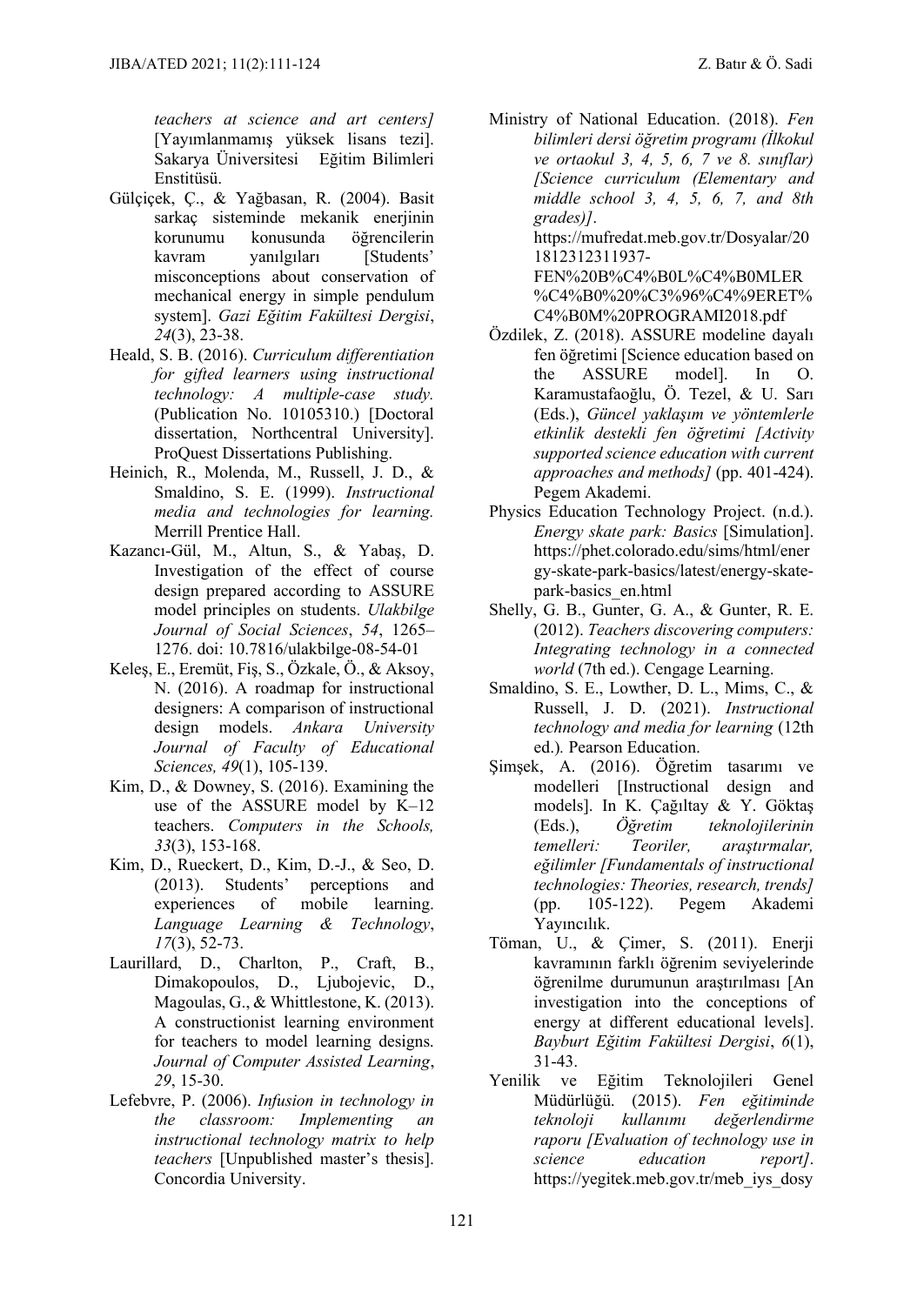alar/2018\_11/06104547\_Fen-Egitiminde-Teknoloji-Kullanimi-Degerlendirme-Raporu-2015 HYlya Bal.pdf

### **Citation Information**

Batır, Z., & Sadi, Ö. (2021). A science module designed based on the ASSURE model: Potential energy. *Journal of Inquiry Based Activities, 11*(2), 111-124. https://www.ated.info.tr/ojs-3.2.1- 3/index.php/ated/issue/view/22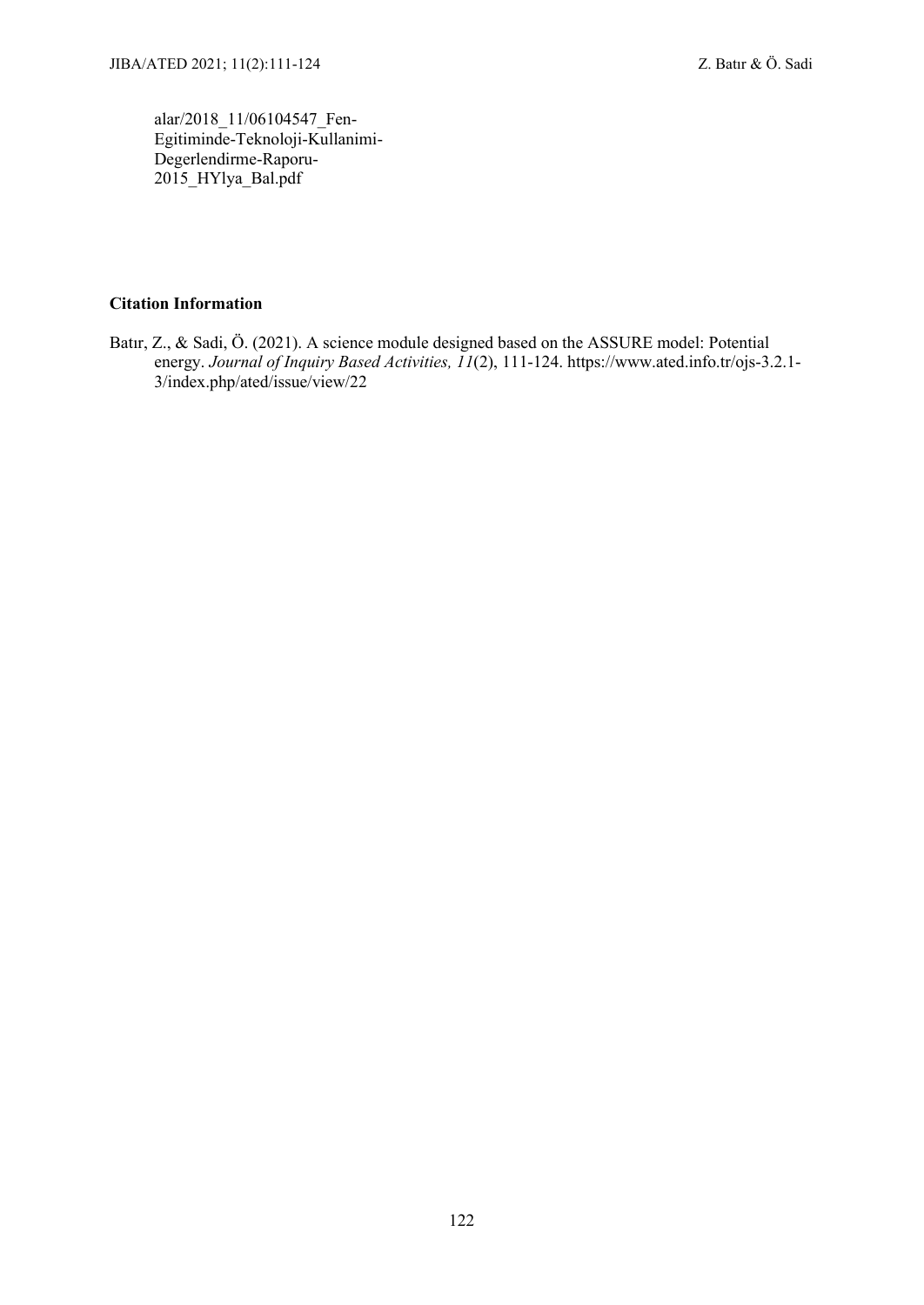#### Appendix 1

#### The Decision Tree Used in the Study